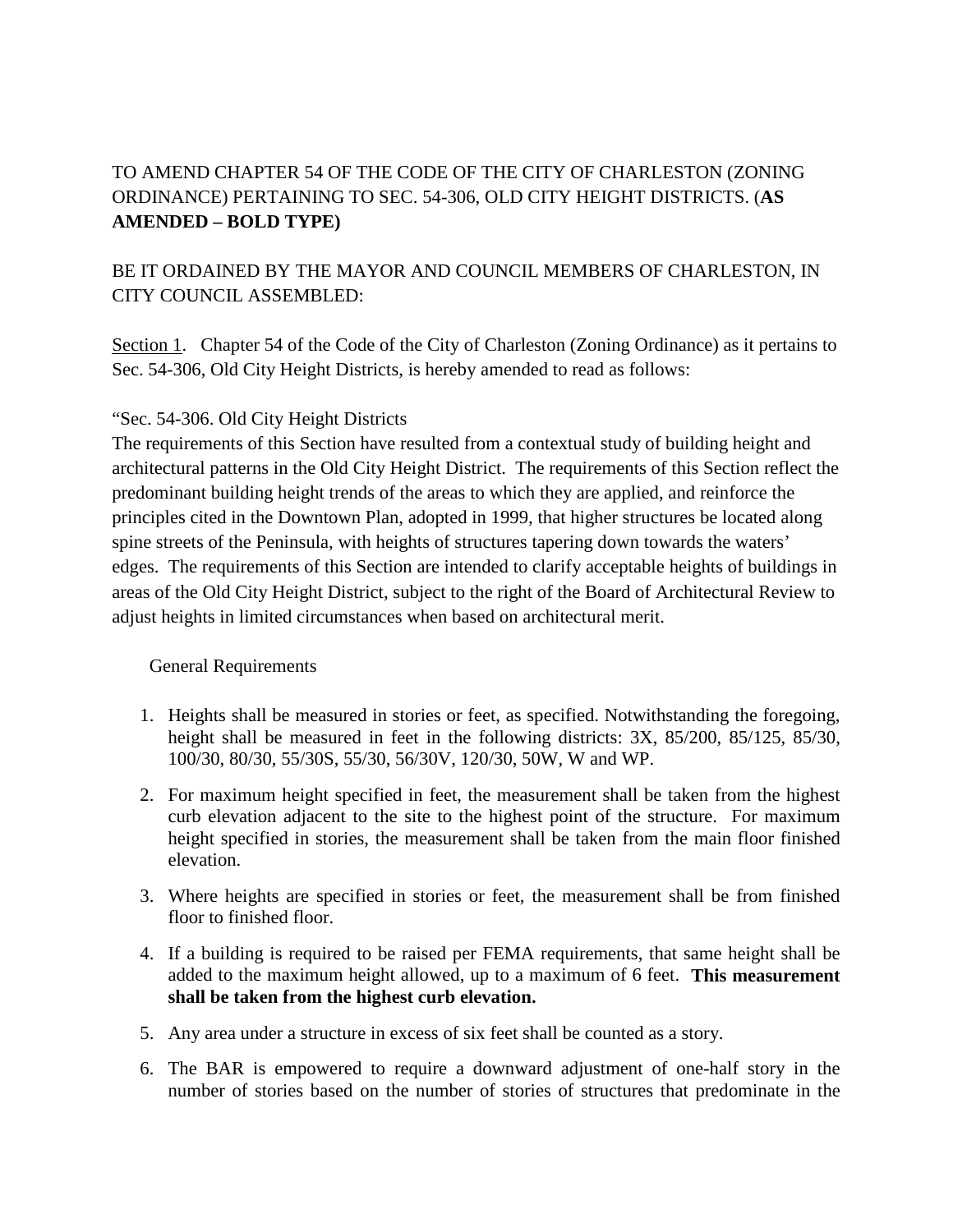structure's immediate surroundings, as defined in Sec. 54-231.

- 7. Floors shall be measured in the following manner:
	- i. The maximum height of any residential floor shall be 12 feet, unless otherwise specified. Any dimension above this shall constitute a second floor. The BAR may grant a waiver up to 14 feet on the **first or second** floor, based on architectural merit and context.
	- ii. The minimum height of any residential floor shall not be less than 10 feet; however, there is no minimum height for floors in a single family residence, duplex or townhouse.
	- iii. The maximum height of any nonresidential story shall be 20 feet, unless otherwise specified. Any dimension above this height shall constitute a second floor. The BAR may grant a waiver up to 25 feet on the main floor based on architectural merit and context.
	- iv. The minimum height of any nonresidential floor shall not be less than 14 feet, unless otherwise specified.
	- v. The BAR is empowered to require downward adjustments to floor heights, based on context of the structure with its immediate surroundings, as defined in Sec. 54- 231.
- 8. Half stories shall be permitted as specified by zone. Half stories shall constitute a maximum 50% habitable use of the attic space or 50% of the buildable area, whichever is less. For purposes of this section**, in nonresidential structures,** a half-story means an area no larger than 50% of the footprint of the structure, regardless of whether that area is under a roof or not. **For purposes of this section, in single family residences, duplexes or townhomes, a half-story means finished attic space under a sloping roof.**
- 9. Building height to roof eave shall not exceed twice the building width **of the primary façade of habitable space fronting the street;** provided Board of Architectural Review may waive this provision based on architectural merit and context.
- 10. There shall be no minimum building height requirement, unless required by the applicable height district.
- 11. Appurtenances to a building shall not be permitted to exceed the maximum height, unless otherwise specified.
- 12. If any portion of a structure subject to the jurisdiction of the BAR is within fifty (50) feet of an existing structure rated "exceptional" (Group 1) or "excellent" (Group 2) on the Historic Architecture Inventory, adopted by Section 54-235, or a structure in the Landmark Overlay district, such portion of that structure shall not exceed the height of such existing structures unless approved by the Board of Architectural Review based on architectural merit and context.
- 13. Mechanical equipment on a roof shall be visually screened from the street with parapets or other types of visual screens of the minimum height necessary to conceal the same.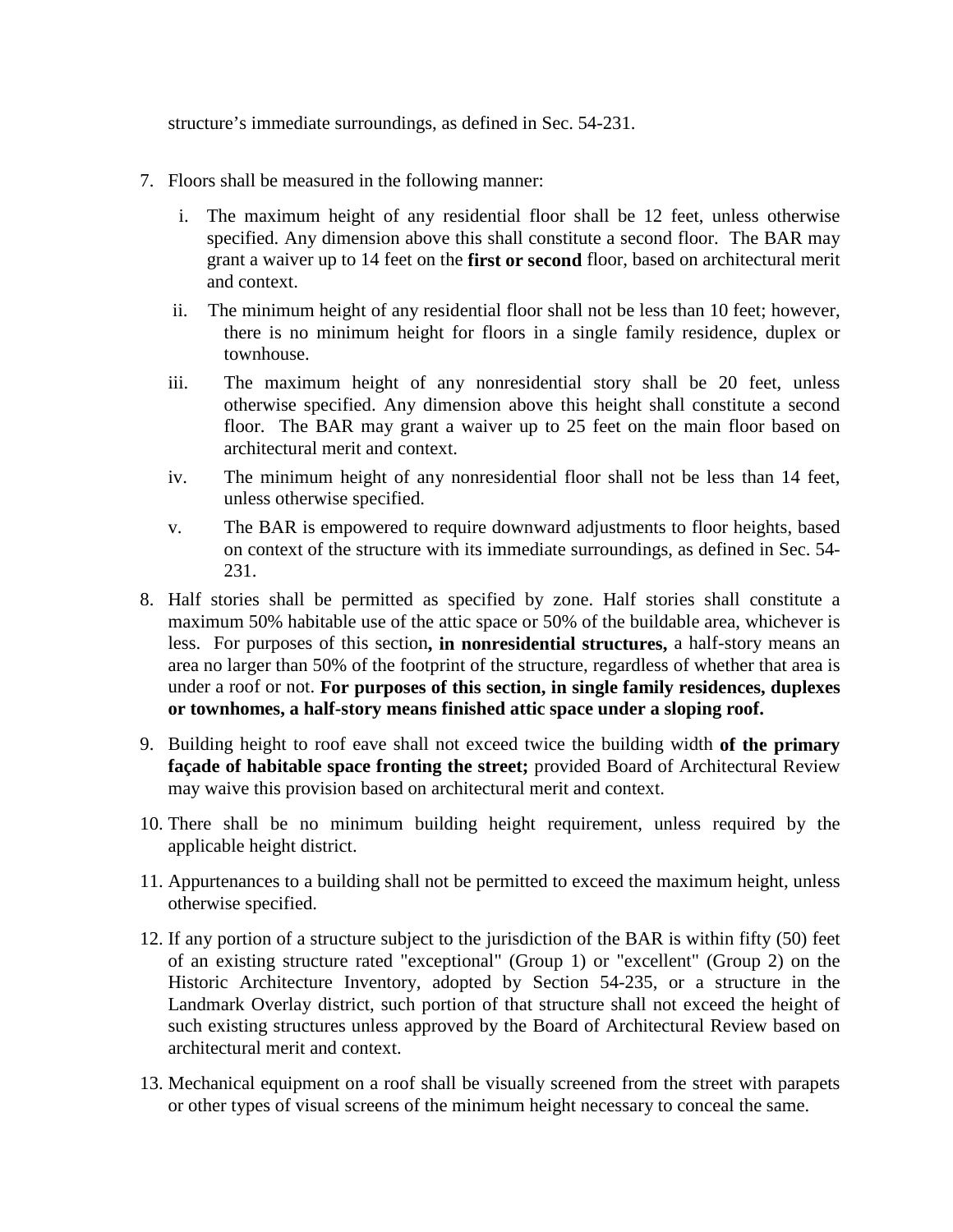- 14. Additional buildings that are not accessory buildings, additions to buildings, and accessory buildings that include dwelling units that are subject to the jurisdiction of the BAR shall be subordinate in height, scale and mass to the existing building; provided this provision may be waived by the Board of Architectural Review when it deems such appropriate based on architectural merit and context **or existing lot conditions**.
- 15. Parking garages shall not exceed the height of the principal building on the site. Parking garages shall not be constrained by floor to floor height requirements, but stand-alone parking garages shall appear from the street to conform to the number of stories permitted in the height district in which it is located.
- 16. In the height districts where additional height may be awarded on the basis of architectural merit and context, if the property is not subject to the jurisdiction of the Board of Architectural Review, the owner requesting the additional height must submit the plans to the Board of Architectural Review for review and approval.
- 17. An applicant seeking a height rezoning shall only be able to request a rezoning to the next higher height district.
- 18. **An a**pplicant requesting additional height as may be authorized per the applicable height district shall adhere to submittal requirements as adopted by the Board of Architectural Review.
- 19. Communication towers shall not exceed the maximum building height limits of districts that include a maximum height limit in feet, or a height limit equal to 10 feet per story for districts that do not specify a maximum height in feet.
- 20. "Architectural merit" means a project that reflects exemplary architectural and urban design, utilizes the highest level of materials and finishes and contributes to the public realm.

### **Sec 54-306.A: Height District 2.5**

Maximum building height shall be 2.5 stories.

The Board of Architectural Review may permit an additional half story on buildings subject to its jurisdiction based on architectural merit and context.

Within residential zone districts, accessory buildings shall not exceed one and one-half stories and an eave height of eleven feet, except where applicable regulations of the Zoning Ordinance allow an additional dwelling unit in an accessory building.

### **Sec 54-306.B: Height District 3**

Maximum building height shall be 3 stories.

The attic shall not be habitable.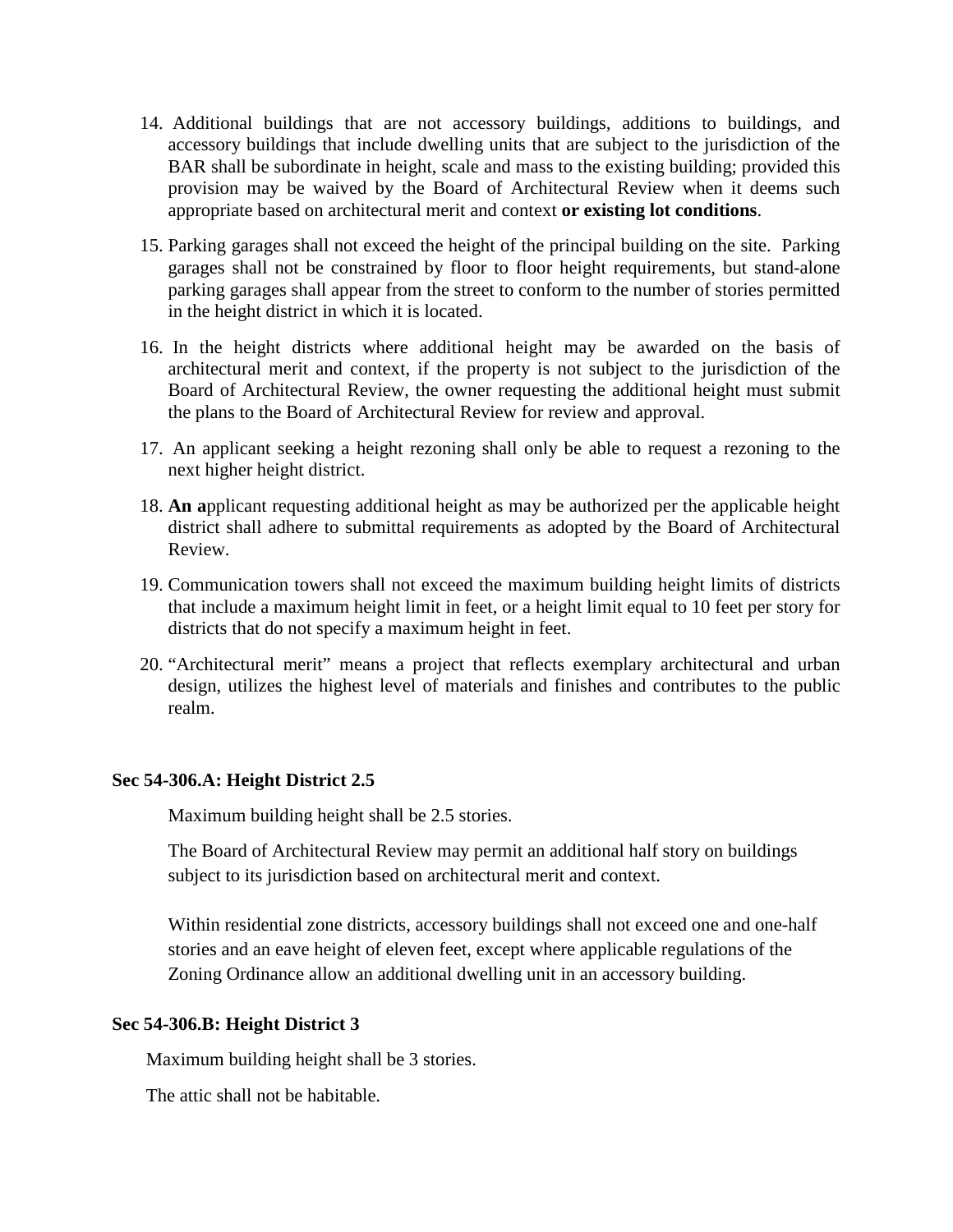The nonresidential ground floor shall not exceed 14 feet.

The Board of Architectural Review may waive the limitation on habitable attic space based on architectural merit and context.

Within residential zone districts, accessory buildings shall not exceed one and one-half stories and an eave height of eleven feet, except where applicable regulations of the Zoning Ordinance allow an additional dwelling unit in an accessory building.

### **Sec 54-306.C: Height District 2.5 - 3.5**

- On rights-of way greater than 50 feet, the building height shall be limited to a maximum 3 stories and a maximum height of 45 feet.
- On rights-of-way between 35 feet and 50 feet, the building height shall be limited to a maximum of 3 stories, and shall also be limited by the ROW width of the street at a maximum 1:1 ratio. In no event, shall maximum building height exceed 45 feet. (i.e.: if a ROW is 40ft, the building shall not be taller than 40ft).
- On rights-of-way less than 35ft the building height shall be limited to a maximum 2.5 stories.
- For multi-family buildings subject to its jurisdiction and in PUDs, the Board of Architectural Review may permit up to 4 stories and up to a maximum 45 feet, based on architectural merit and context.
- Any new structure that requires the main floor to be elevated more than 2 feet above the average sidewalk height as per FEMA requirements shall be allowed the equivalent in height up to a maximum of 50 feet overall.
- The nonresidential main floor shall not be less than 12 feet in height and no more than 16 feet in height, unless a waiver is granted for additional height of the floor per the requirements of Sec. 54-306 (7) hereof.

Within residential zone districts, accessory buildings shall not exceed one and one-half stories and an eave height of eleven feet, except where applicable regulations of the Zoning Ordinance allow an additional dwelling unit in an accessory building.

### **Sec 54-306.D: Height District 3.5**

Maximum building height shall be 3.5 stories.

The Board of Architectural Review may permit an additional half story, based on architectural merit and context, up to a maximum of 50 feet overall.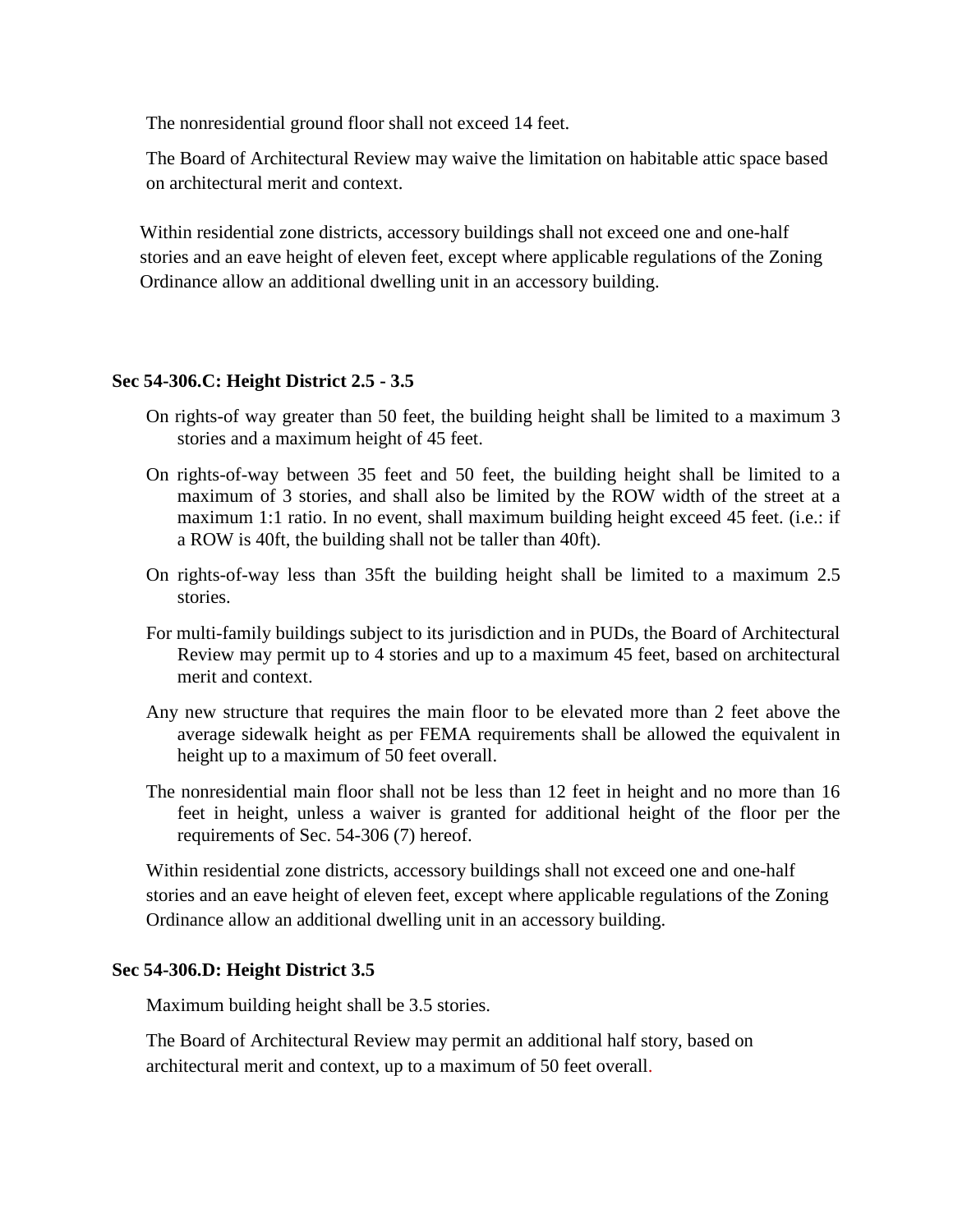#### **Sec 54-306.E: Height District 4**

Maximum building height shall not exceed 4 stories.

The Board of Architectural Review may permit an additional one-half story, based on architectural merit and context, up to a maximum of 50 feet overall.

#### **Sec 54-306.F: Height District 5**

Maximum building height shall not exceed 5 stories.

- The Board of Architectural Review may permit an additional story based on architectural merit and context.
- Additional height for ornamental appurtenances that exceed the maximum allowable height may be permitted by the Board of Architectural Review, based on architectural merit and context.

Utilitarian appurtenances related to mechanical equipment or structural systems (such as elevator and stair towers, exhaust fans, HVAC equipment) may exceed the maximum height, based on the following standards:

Appurtenances shall not exceed nine feet in height.

Appurtenances shall be placed to the rear or side of the buildings where possible.

Structures that are 5 stories or more shall be abutted by sidewalks no less than 10 feet in width.

### **Sec. 54-306 G**. **Height District 6**

Maximum building height shall not exceed 6 stories.

- The Board of Architectural Review may permit an additional story based on architectural merit and context.
- Additional height for ornamental appurtenances that exceed the maximum allowable height may be permitted by the Board of Architectural Review, based on architectural merit and context.
- Utilitarian appurtenances related to mechanical equipment or structural systems (such as elevator and stair towers, exhaust fans, HVAC equipment) may exceed the maximum height, based on the following standards:

Appurtenances shall not exceed nine feet in height.

Appurtenances shall be placed to the rear or side of the buildings where possible.

Structures that are more than 6 stories shall be abutted by sidewalks no less than 10 feet in width.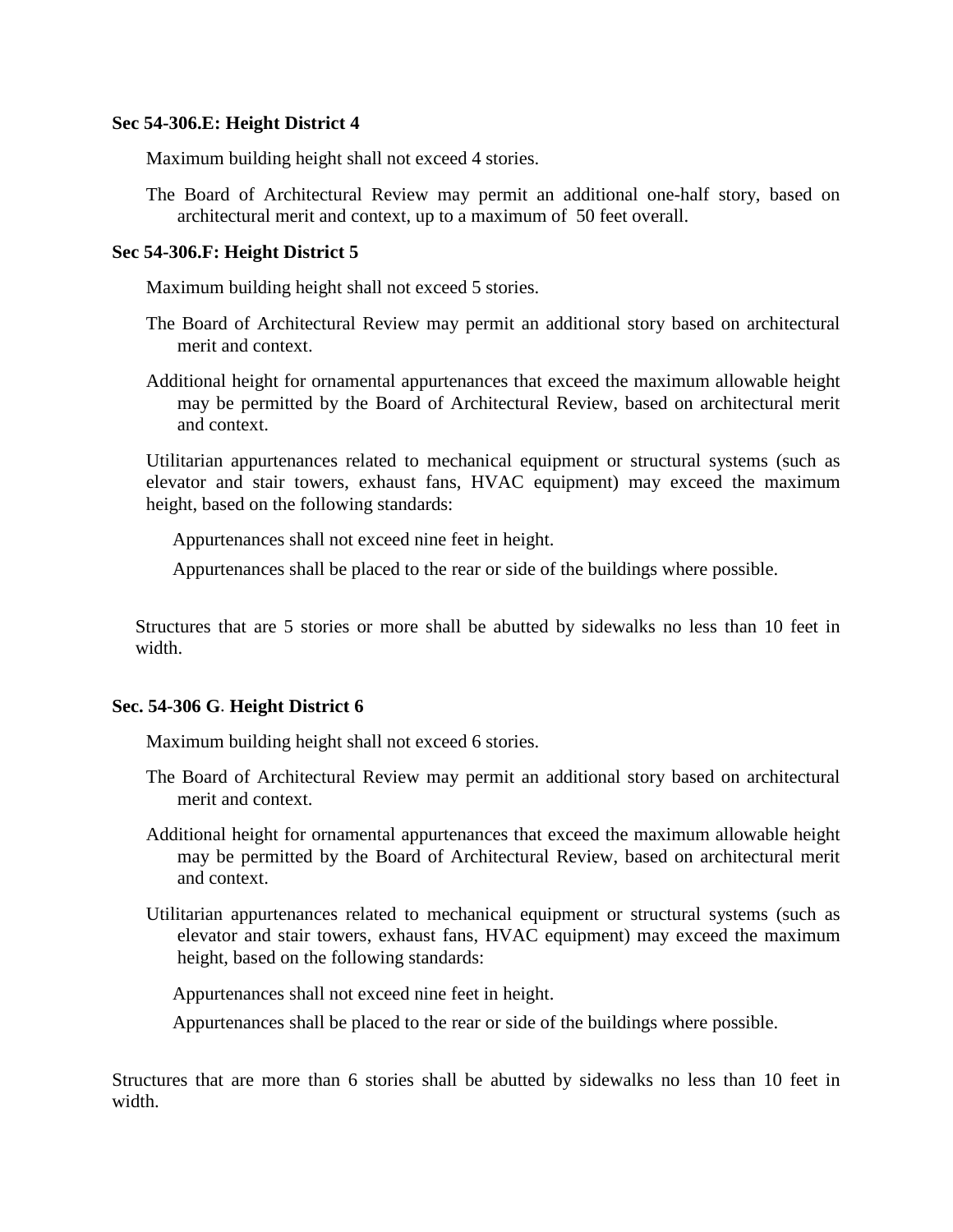#### **Sec 54-306.H: Height District 8**

Maximum building height shall not exceed 8 stories.

- The Board of Architectural Review may permit an additional story based on architectural merit and context.
- Additional height for ornamental appurtenances that exceed the maximum allowable height may be permitted by the Board of Architectural Review, based on architectural merit and context.
- Utilitarian appurtenances related to mechanical equipment or structural systems (such as elevator and stair towers, exhaust fans, HVAC equipment) may exceed the maximum height, based on the following standards:

Appurtenances shall not exceed nine feet in height.

Appurtenances shall be placed to the rear or side of the buildings where possible.

Structures that are 8 stories or more shall be abutted by sidewalks no less than 10 feet in width.

The provisions of Sec. 54-306 (12) do not apply in this height district.

### **Sec 54-306.I: Height District 4-12**

- Maximum building height shall not exceed 4 stories. Additional stories, up to a maximum of 12 stories shall be permitted based on meeting specific performance standards as defined in Sec. 54- 201.
- Additional height for ornamental appurtenances that exceed the maximum allowable height may be permitted by the Board of Architectural Review, based on architectural merit and context.
- Utilitarian appurtenances related to mechanical equipment or structural systems (such as elevator and stair towers, exhaust fans, HVAC equipment) may exceed the maximum height when their visual impact is minimized**,** based on the following standards:

Utilitarian appurtenances shall not exceed nine feet in height.

Utilitarian appurtenances shall be placed to the rear or side of the buildings where possible.

Structures more than 4 stories shall be abutted by sidewalks no less than 10 feet in width.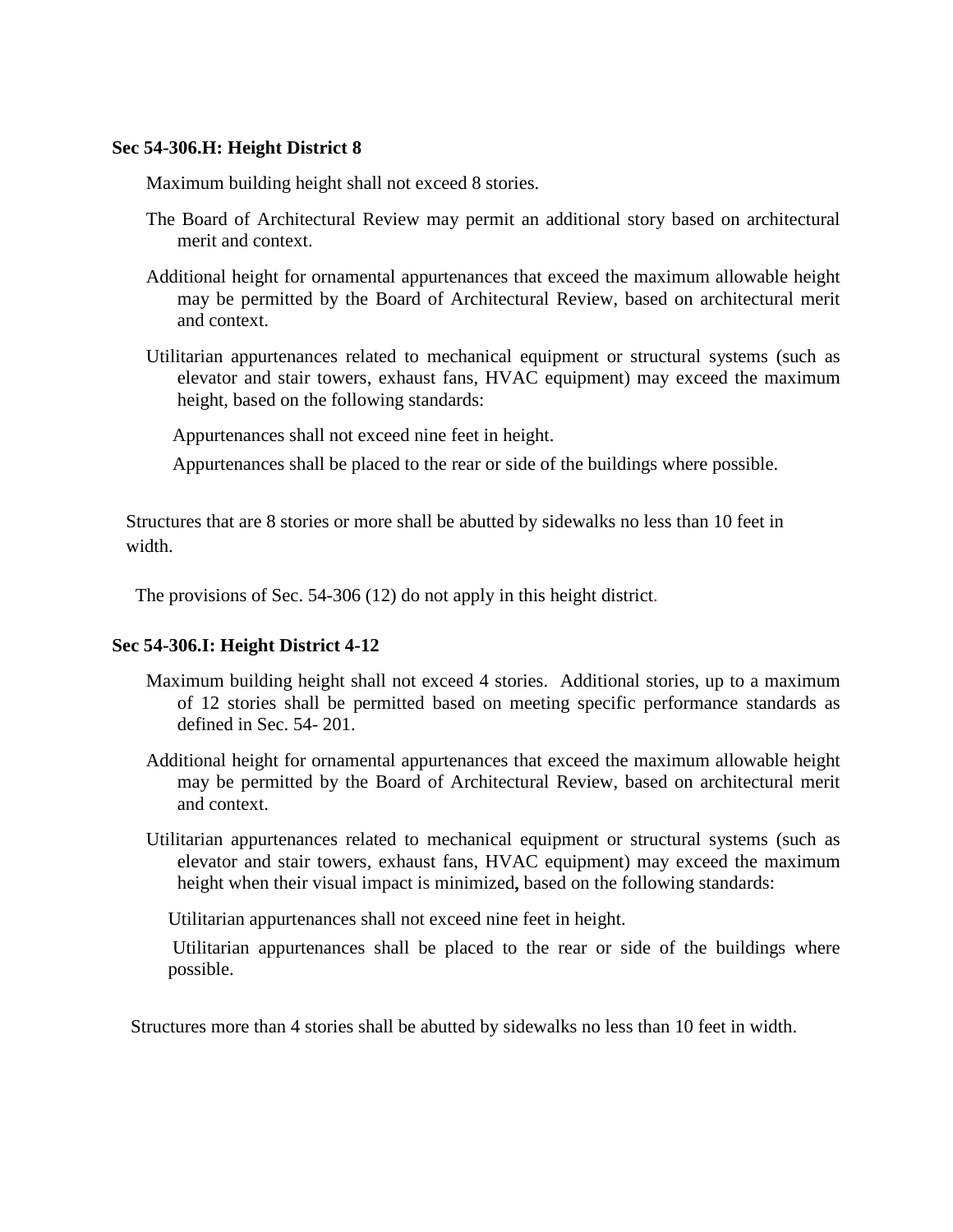### **Sec. 54-306 J Height District 3X**

In this district, no structure, including appurtenant parts of a structure, except for elevator penthouses, or mechanical penthouses, shall exceed a height equal to three (3) times the least dimension as measured from the center of the right-of-way to the face of the building. No structure fronting on any street shall be lower than the height of thirty (30) feet.

# **Sec. 54-306 K Height District 85/200**

In this district:

- 1. No part of a structure, including elevator penthouses and mechanical penthouses, shall exceed the height of two hundred (200) feet, nor shall the principal structure be lower than thirty (30) feet.
- 2. All portions of a structure, except cornices, canopies, balconies, arcades and other non-habitable architectural elements, shall be set back at least forty (40) feet from the center of the street right-of-way, and a minimum of fifty (50) percent of the building's street frontage shall occur at this set back line, subject to provisions of Article 3: Part 10.
- 3. All portions of a structure above eighty-five (85) feet including elevator penthouses and mechanical penthouses, except cornices, canopies, balconies, arcades and other non-habitable architectural elements, shall be set back at least fifty-five (55) feet from the center of the street right-of-way. All such portions of a structure, except cornices, canopies, balconies, arcades and other non-habitable architectural elements, shall occupy no more than fifty (50) percent of the building site coverage area.

# **Sec. 54-306 L Height District 85/125**

In this district**:**

- 1.No part of a structure, including elevator penthouses and mechanical penthouses, shall exceed the height of one hundred and twenty-five (125) feet, nor shall the principal structure be lower than thirty (30) feet.
- 2. All portions of a structure, except cornices, canopies, balconies, arcades and other non-habitable architectural elements, shall be set back at least forty (40) feet from the center of the street right-of-way, and a minimum of fifty (50) percent of the building's street frontage shall occur at this set back line, subject to provisions of Article 3: Part 10.
- 3. All portions of a structure above eighty-five (85) feet including elevator penthouses and mechanical penthouses, except cornices, canopies, balconies, arcades and other non-habitable architectural elements, shall be set back at least fifty-five (55) feet from the center of the street right-of-way. All such portions of a structure, except cornices, canopies, balconies, arcades and other non-habitable architectural elements, shall occupy no more than seventy-five (75) percent of the building site coverage area.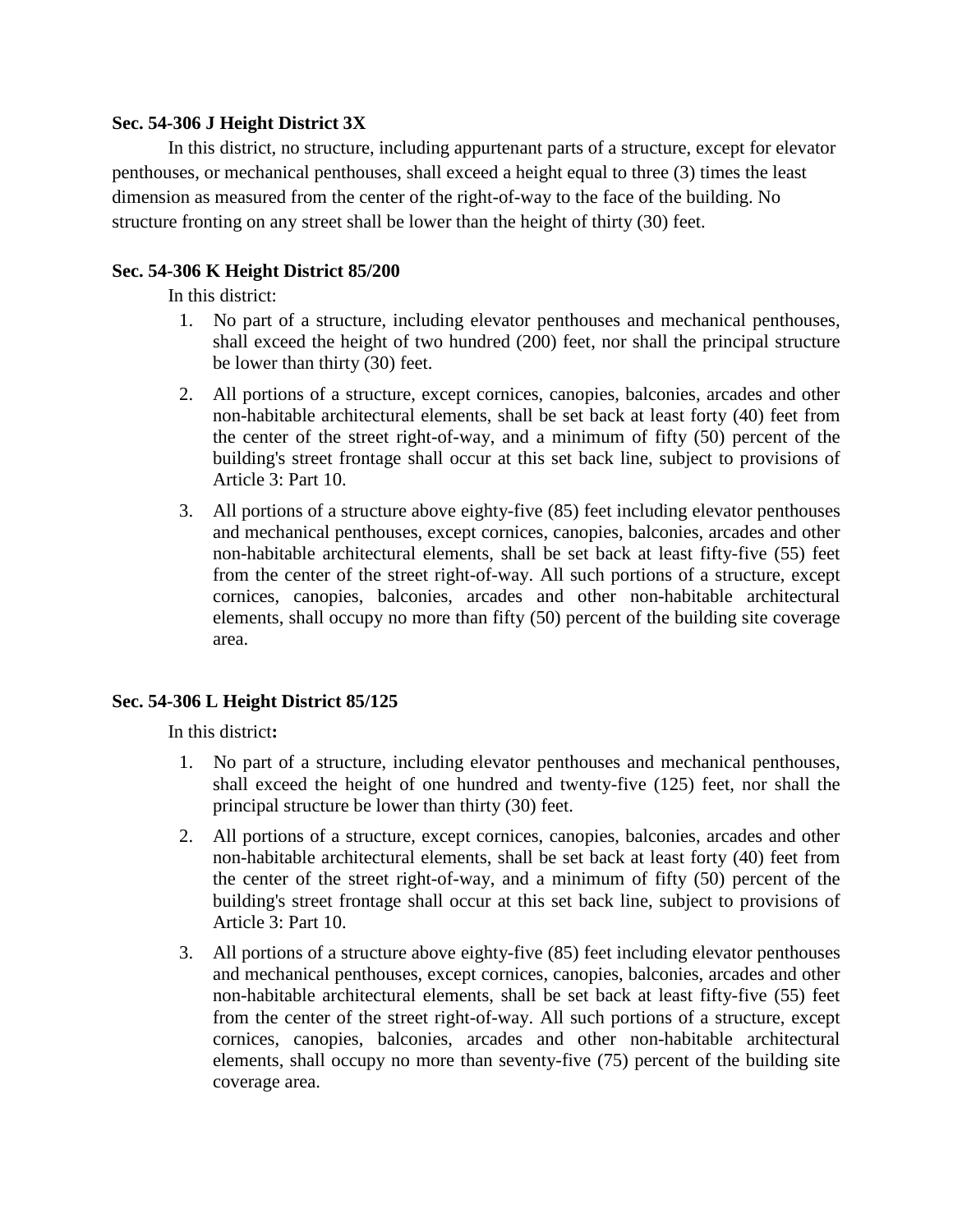### **Sec. 54-306 M Height District 85/30**

In this district:

- 1. No part of a structure, including elevator penthouses and mechanical penthouses, shall exceed the height of eighty-five (85) feet, nor shall the principal structure be lower than thirty (30) feet.
- 2. All portions of a structure, except cornices, canopies, balconies, arcades and other non-habitable architectural elements, shall be set back at least forty (40) feet from the center of the street right-of-way, and a minimum of fifty (50) percent of the building's street frontage shall occur at this set back line, subject to provisions of Article 3: Part 10.

# **Sec. 54-306 N Height District 100/30**

In this district:

- 1. The minimum height for a structure fronting on a street is thirty (30) feet, and the minimum height on the ground floor of a structure fifteen (15) feet.
- 2. The maximum height of a structure along north-south oriented streets is four (4) stories. The height along north-south oriented streets shall be maintained from the edge of the right-of-way into the interior of the lot for a distance of one hundred (100) feet, except as provided in part 5 hereof.
- 3. The maximum height of a structure along east-west oriented streets is five (5) stories. The height along east-west oriented streets shall be maintained from the edge of the right-of-way into the interior of the lot a distance of twenty-five (25) feet, except as provided in part 5 hereof.
- 4. Within the interior of lots (one hundred (100) feet from the edge of north-south oriented streets and twenty-five (25) from the edge of east-west oriented streets), the maximum height for a structure is one hundred (100) feet.
- 5. To enable the incorporation of distinct architectural features and improve pedestrian activity at the street level, the height limits of parts 2 and 3 may be exceed by an additional occupied story within the step-back areas set out in parts 2 and 3 and occupied or unoccupied architectural features along the right-of-way may exceed the height limits of parts 2 and 3 upon findings by the Board of Architectural Review that:
	- a. The sidewalks widths along all streets abutting the project are widened by at least three (3) feet; and
	- b. At least seventy-five (75) percent of the ground floor street frontages is devoted to non-residential use; and
	- c. If applicable, the additional story and its proposed location in the step-back areas prescribed by parts 2 and 3 enhance the architectural approach of the project; and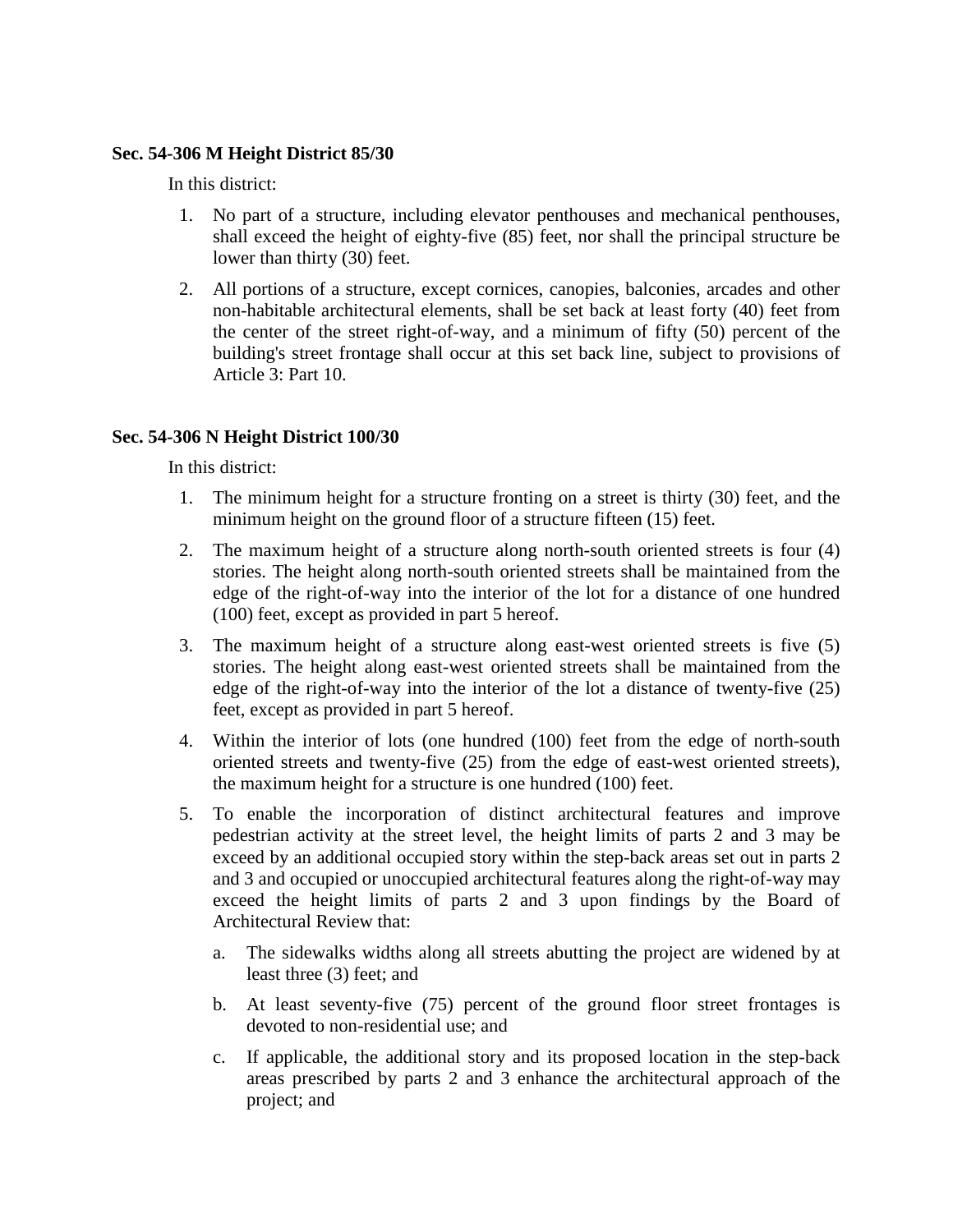d. If applicable, proposed architectural features along the right-of-way that exceed the height limits of parts 2 and 3 enhance the architectural approach of the project and do not constitute, in the aggregate, more than twenty (20) percent of the square footage of the footprint of the structure at the street level.

## **Sec. 54-306 O Height District 80/30**

In this district:

- 1. No structure, including appurtenant parts of a structure except for elevator penthouses, or mechanical penthouses, shall exceed a height of eighty (80) feet nor shall any structure fronting on any street be lower than the height of thirty (30) feet.
- 2. All portions of a structure above the fifty-five (55) foot level shall be set back at least twenty-five (25) feet from all street right-of-way lines.

### **Sec. 54-306 P Height District 50W**

In this district:

- 1. No structure shall exceed a height of fifty feet (50′).
- 2. All structures shall be set back from the high water mark a minimum of twenty-five feet (25′), except that water-dependent structures shall be allowed to encroach on the twenty-five foot (25′) setback.
- 3. All structures shall be set back from the high water mark of manmade canals a minimum of ten feet (10′), except that water-dependent structures shall be allowed to encroach on the ten foot (10′) setback.

### **Sec. 54-306 Q Height District W**

In this district:

- 1. No structure shall be nearer to the nearest right-of-way lines of the street on which it fronts than a distance equal to the height of the building.
- 2. The ground coverage of all structures on a lot shall not exceed twenty-five (25) percent of the lot area; "ground coverage" being defined as the sum of the areas of the largest floors in each building.
- 3. No structure shall be nearer to an interior property line or side street right-of-way line than a distance equal to one-half-the height of the building.

### **Sec. 54-306 R Height District WP**

In this district:

1. No structure shall exceed the height of sixty (60) feet.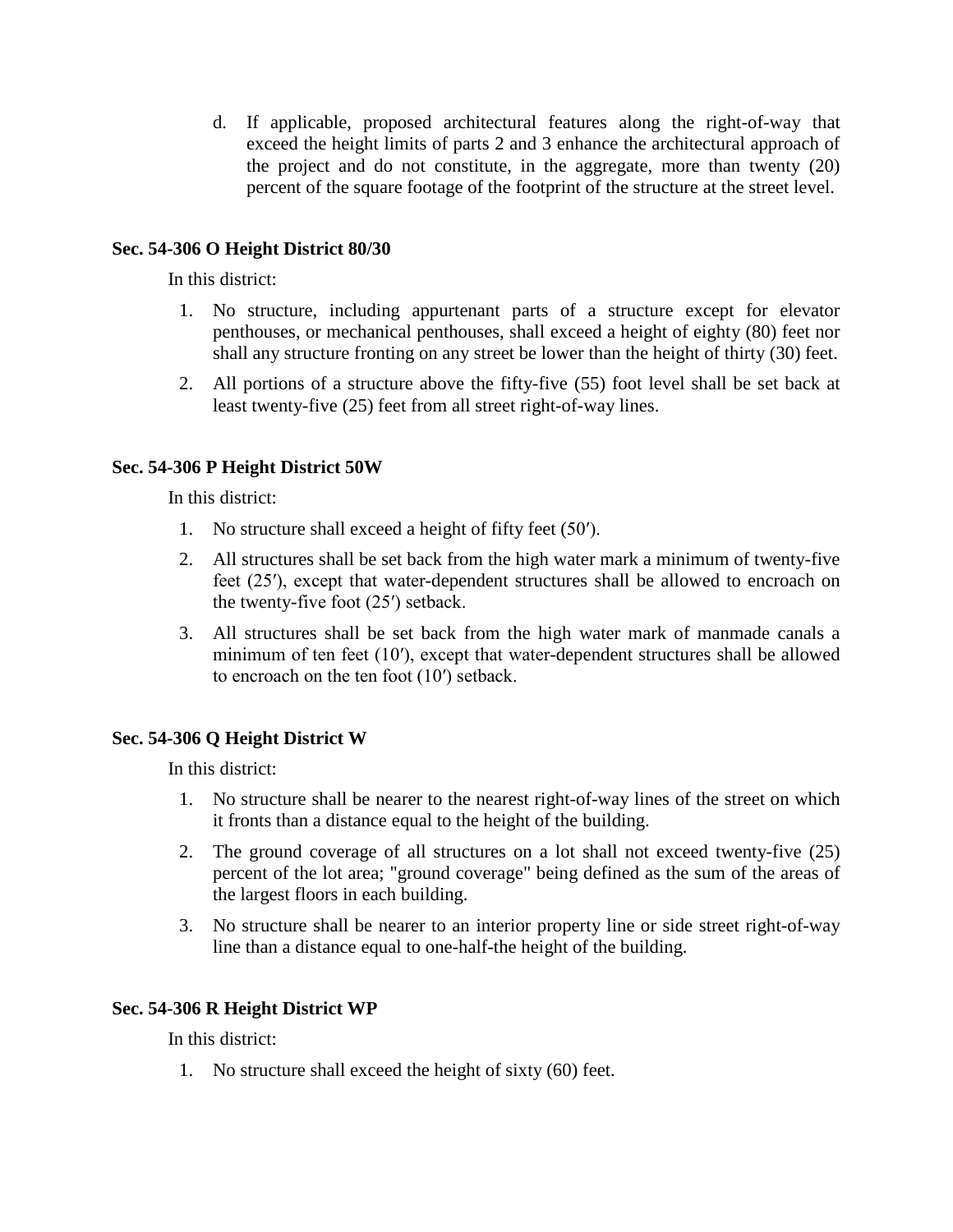2. The ground coverage of all structures on a lot shall not exceed twenty-five (25) percent of the lot area; "ground coverage" being defined as the sum of the areas of the largest floor in each building. Ground coverage shall not include paved parking areas or staging areas.

### **Sec. 54-306 S Height District 56/30 V**

In this district:

- 1. FEMA Velocity Zone regulations impose significant restrictions on the developable volume of properties that fall within its influence, and are particularly restrictive regarding street-level development. The success of the traditional urban fabric of Charleston is highly dependent upon the activation of the public realm, and streetlevel uses are a key element of this activity. The 56/30V Height District is intended to encourage a continuation of Charleston's urban traditions by providing incentive for development of street-level activity within FEMA Velocity Zones.
- 2. No part of a structure shall exceed the height of fifty-six (56) feet unless permitted as a result of the following clauses, nor shall any principal structure be lower than thirty (30) feet.
- 3. Allowances for additional enclosed habitable space above fifty-six (56) feet but not to exceed a height of seventy (70) feet shall be permitted when the development in question provides for contributory occupation of the ground floor at the street frontage(s) of the property. Such contributory occupation must be designed to abide by FEMA requirements for development in Velocity Zones as approved by the city's Floodplain Administrator. For every square foot of approved contributory occupation of the ground floor, the development will be permitted an equivalent square foot of habitable space above fifty-six (56) feet, up to a limit of 25 percent of the total rooftop area. Contributory occupation is defined as any activity that is deemed by the Zoning Administrator to be consistent with and supportive of the goal of street-level activation within the FEMA V-Zone. Such activity might include, but is not limited to: outdoor dining (covered or open-air), temporary shops or merchant stands; manned vending carts; green spaces (physically open to the sky); building access stairs or lobbies, storefront displays, etc. In addition, the areas dedicated to contributory occupation must be located with a majority of its frontage on the street or public sidewalk, and must be specifically designed to support contributory occupation. Under no circumstances will parking, *mechanical* or storage areas be considered contributory occupation.
- 4. Allowances for additional height above fifty-six (56) feet but not to exceed seventy (70) feet may be permitted for architectural features such as parapets, towers, pergolas, or other roof elements, and mechanical rooms, elevator penthouses and stair towers. Mechanical rooms, elevator penthouses and stair towers must be designed as integrated architectural elements. The design of such features is further limited as follows: they shall not contain enclosed habitable spaces (unless such habitable spaces are permitted as a result of the previous clause); the total rooftop occupation (including allowed enclosed habitable spaces and uninhabitable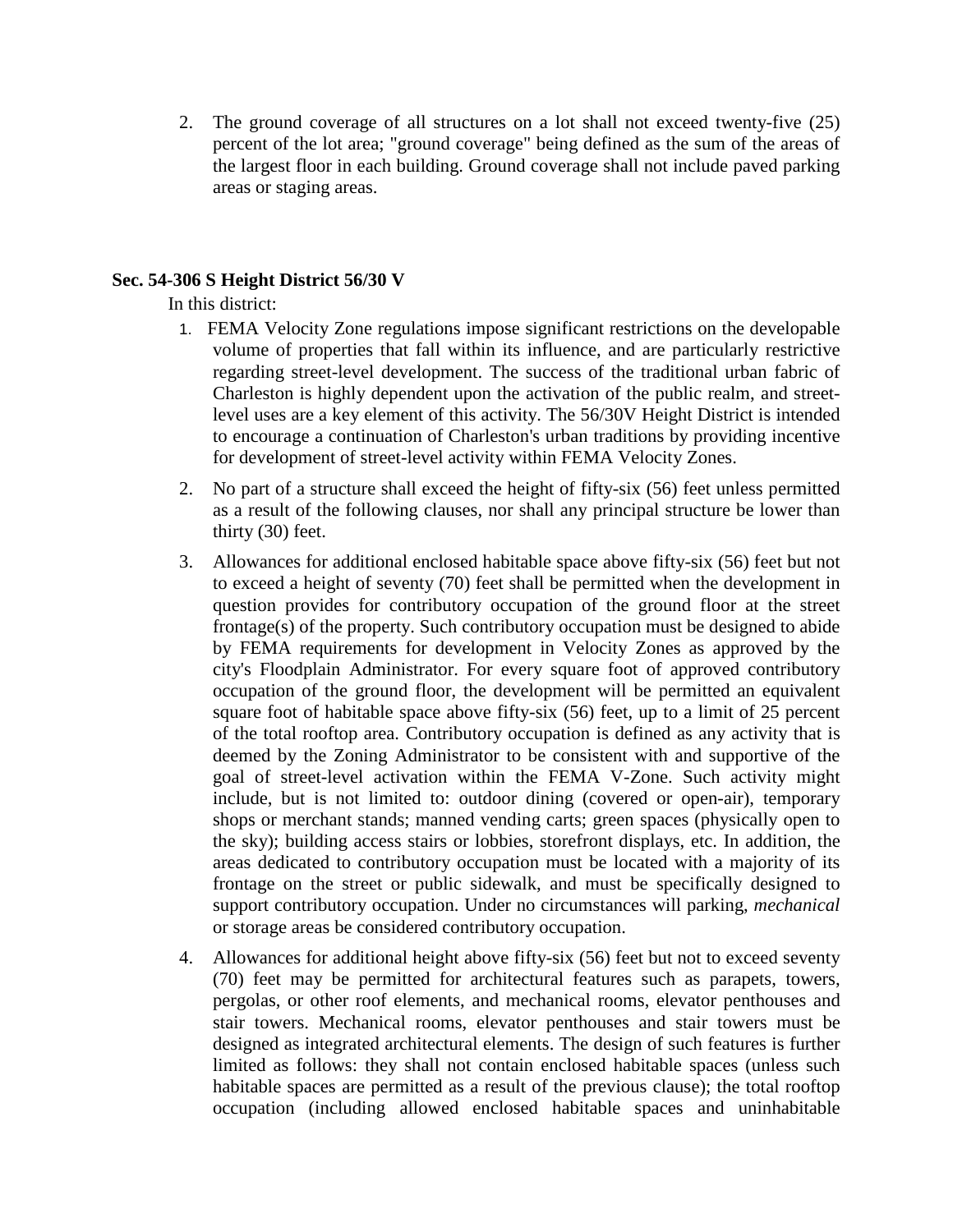architectural features) shall not exceed 50 percent of the total rooftop area; the existence and design of any such features is subject to review and approval of the Board of Architectural Review.

5. Notwithstanding the above, no portion of a structure, which structure is within fifty (50) feet of an existing building rated "exceptional" (Group 1) or "excellent" (Group 2) on the Historic Architecture Inventory adopted by Section 54-235 shall exceed the height of such existing building unless approved by the Board of Architectural Review.

### **Sec. 54-306 T 120/30**

In this district**:**

- 1. No structure, including appurtenant parts of a structure, except for elevator penthouses, or mechanical penthouses, shall exceed a height of one hundred twenty (120) feet nor shall any structure fronting on any street be lower than the height of thirty (30) feet.
- 2. All portions of a structure above the seventy (70) foot height level shall set back at least thirty (30) feet from all street right-of-way lines.
- 3. All principal structures fifty (50) feet or less in height shall have no set back from street right-of-way lines, subject to provisions of Article 3: Part 10; except such structures may be set back from street right-of-way a distance no greater than the least such set back of the two adjoining buildings on either side.
- 4. Notwithstanding the above, no portion of a structure, which structure is within fifty (50) feet of an existing building rated "exceptional" (Group 1) or "excellent" (Group 2) on the Historic Architecture Inventory adopted by Section 54-235 shall exceed the height of such existing buildings unless approved by the Board of Architectural Review.

### **Sec. 54-306U 55/30 S**

In this district:

- 1. No part of a structure shall exceed the height of fifty-five (55) feet, nor shall the principal structure be lower than thirty (30) feet.
- 2. All structures shall have no minimum set back from street right-of-way lines, subject to provisions of Article 3: Part 10.

### **Sec. 54-306V 55/30**

In this district:

1. No part of a structure shall exceed the height of fifty-five (55) feet, nor shall the principal structure be lower than thirty (30) feet.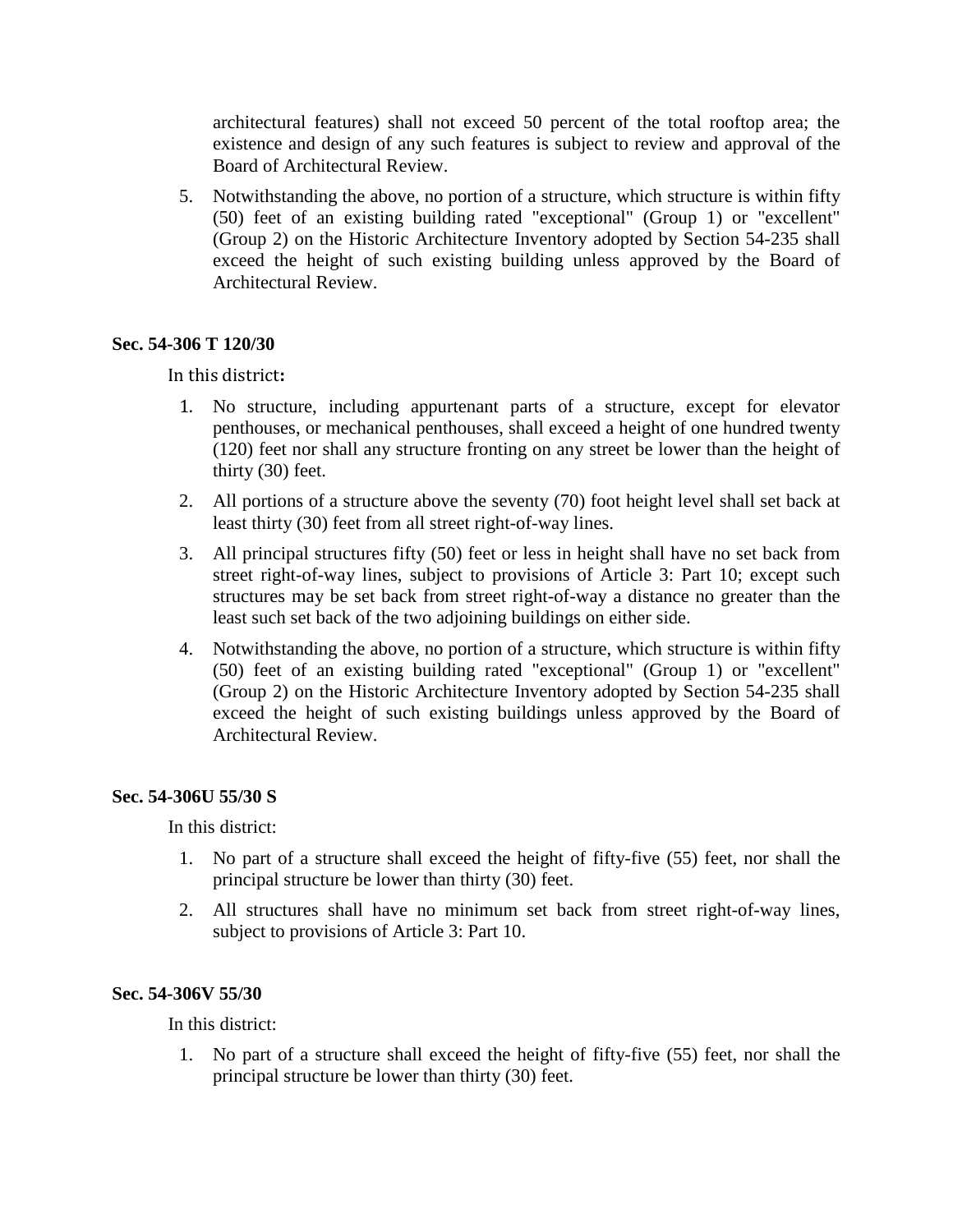2. All structures shall have no set back from street right-of-way lines, subject to provisions of Article 3: Part 10.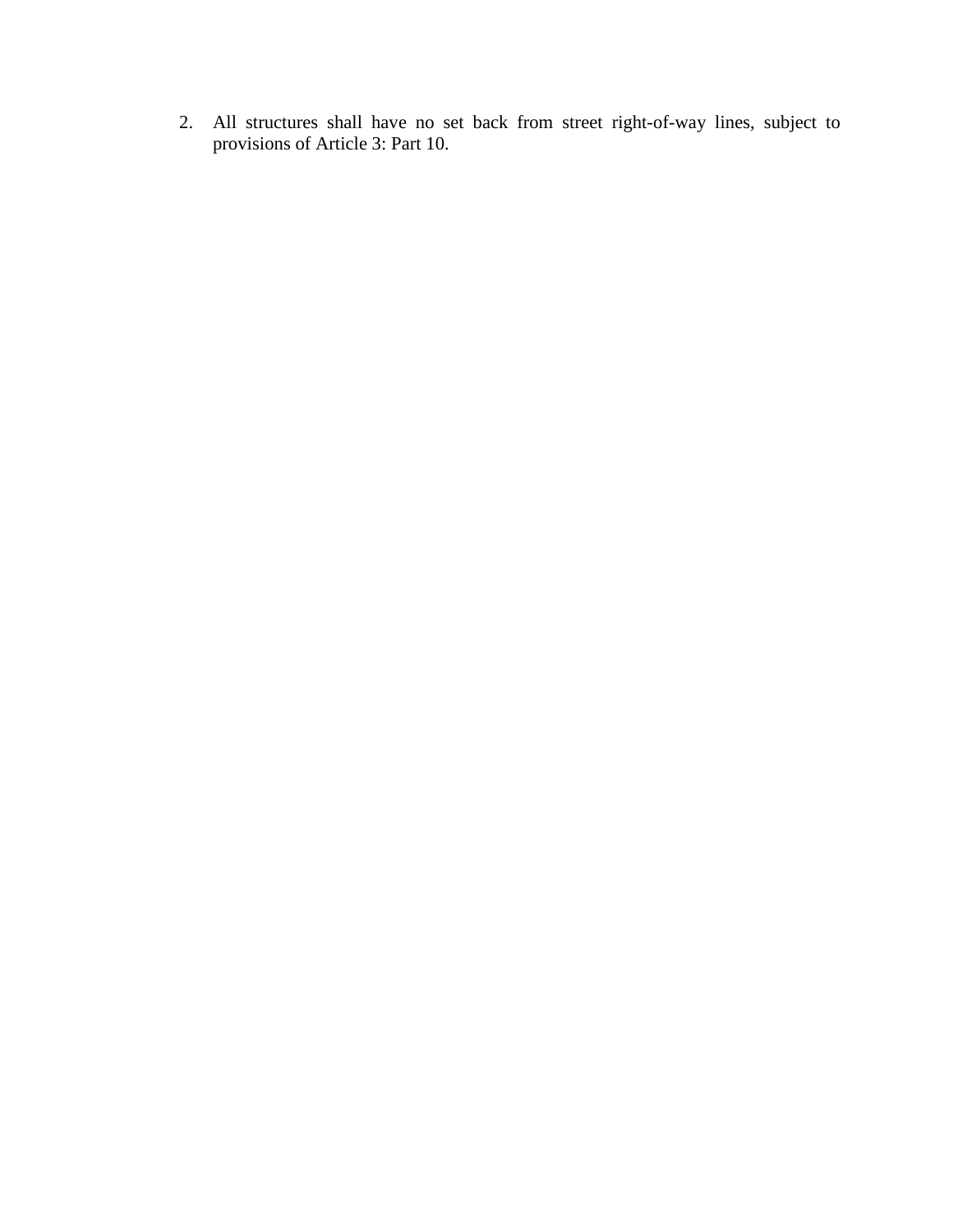| <b>Charleston Heights Proposed Districts</b> |                                                                                    |                                        |                                 |                                       |
|----------------------------------------------|------------------------------------------------------------------------------------|----------------------------------------|---------------------------------|---------------------------------------|
| New Zoning                                   |                                                                                    |                                        |                                 | Old HD's                              |
| Max Height<br>(stories)                      | Min / Max Height (ft)                                                              | <b>Max Attainable</b><br><b>Height</b> | <b>Min Permitted Height</b>     |                                       |
| 2.5                                          | Res: 10ft / 12ft                                                                   | 35ft                                   | <b>N/A</b>                      | 35                                    |
| 3(3.5)                                       | Res: 10ft / 12ft<br><b>Ground Floor Retail:</b><br>12ft / 14ft                     | 45ft (14, 12, 12, 7)                   | 32ft(12, 10, 10)                | 50/25, 55/30                          |
| 2.5/3.5                                      | Res: 10ft / 12ft<br><b>Ground Floor Retail:</b><br>12ft / 14ft                     | <b>50ft</b> (14, 12, 12, 12)           | 44ft (14, 10, 10, 10)           | 50/25                                 |
| 3.5(4)                                       | Res: 10ft / 12ft<br>Off: 10ft / 14ft<br><b>Ground Floor Retail:</b><br>16ft / 20ft | 56ft (20, 14, 12,<br>10 <sup>x</sup>   | 40ft (16, 10, 10, 4)            | 50/25, 55/30                          |
| 4                                            | Res: 10ft / 12ft<br>Off: 12ft / 14ft<br><b>Ground Floor Retail:</b><br>16ft / 20ft | 62ft (20, 14, 14, 14)                  | <b>50ft</b> (16, 10, 10, 10, 4) | 50/25, 55/30,<br>80/30                |
| 5                                            | Res: 10ft / 12ft<br>Off: 12ft / 14ft<br><b>Ground Floor Retail:</b><br>16ft / 20ft | <b>76ft</b> (20, 14, 14, 14,<br>14)    | 56ft (16, 10, 10, 10,<br>10)    | 55/30                                 |
| 6                                            | Res: 10ft / 12ft<br>Off: 12ft / 14ft<br><b>Ground Floor Retail:</b><br>16ft / 20ft | <b>90ft</b> (20, 14 $\times$ 5)        | 66ft (16, 10 x5)                | 55/30                                 |
| 8                                            | Res: 10ft / 12ft<br>Off: 12ft / 14ft<br><b>Ground Floor Retail:</b><br>16ft / 20ft | 118ft $(20, 14x7)$                     | 86ft (16, 10 x7)                | 80/30,<br>100/30.<br>100/30<br>urban, |
| 4/12                                         | Res: 10ft / 12ft<br>Off: 12ft / 14ft<br><b>Ground Floor Retail:</b><br>16ft / 20ft | 174ft (20, 14 $x$ 11)                  | 126ft $(16, 10 \times 11)$      | 55/30                                 |

Section 2. The Old City Height District Map is replaced by the Old City Height District Map, attached to this Ordinance as Exhibit "A", and incorporated herein by reference.